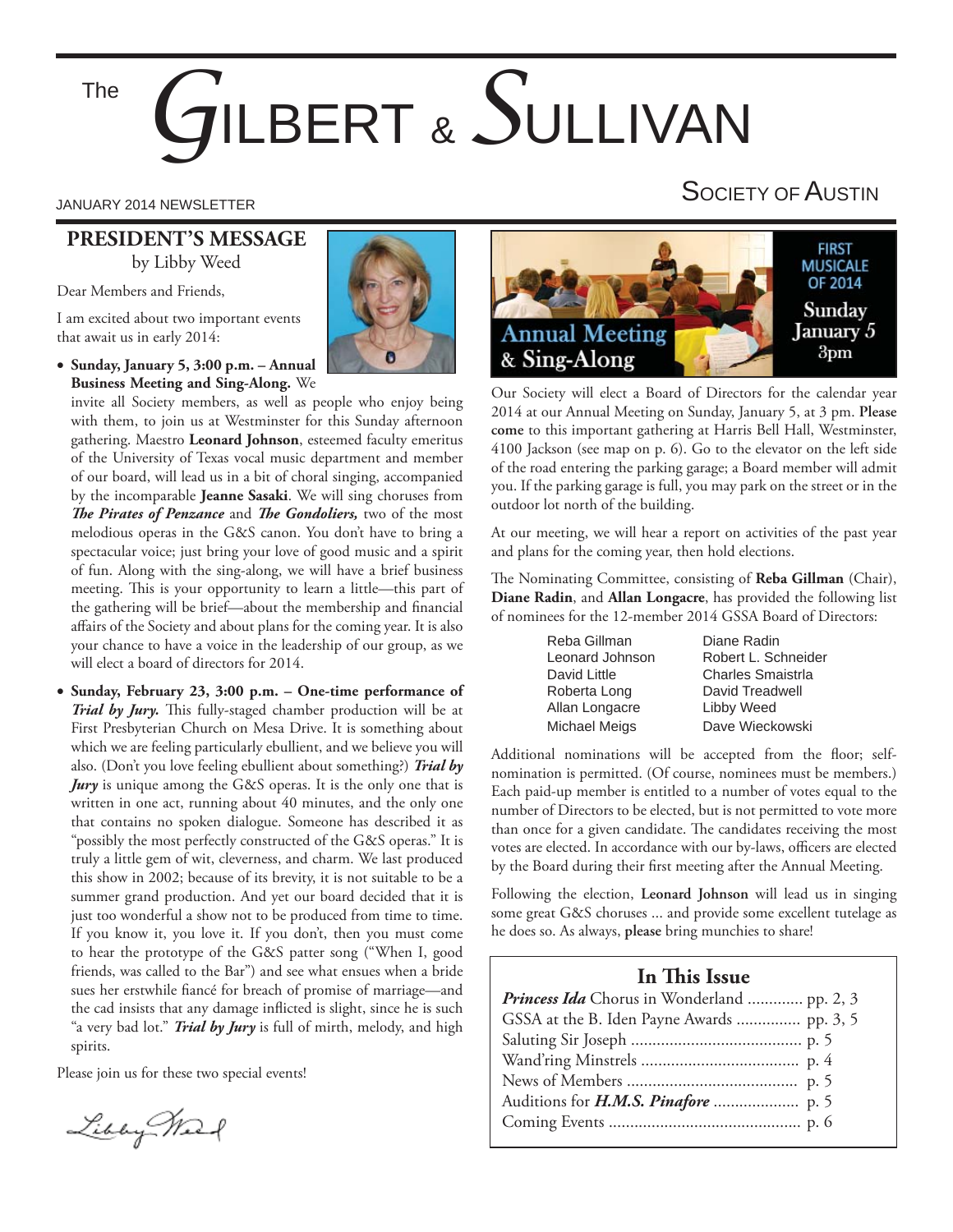### **Th e Stars of the** *Princess Ida* **Chorus Take the Children in All of Us to Wonderland by Reba Gillman**



Yes, Lewis Carroll goes just fine with Gilbert and Sullivan. Carroll made up words, and strange, childish stories; Gilbert kept a tremendous catalog of real words in his head and used them in wonderful rhyming verses that Sullivan enhanced with his music. Gilbert's stories seem simple and often topsy-turvy, but a great deal of sophisticated thinking about the state of

middle-class Great Britain went into them. Fun every which way! And in the Musicale on Sunday, November 3, in Westminster's Harris Bell Hall, **Janette Jones** made it all frame little fairytales for children. Over a hundred people assembled to enjoy the flights of fancy, gathering pieces of Carroll's *Alice in Wonderland* and Through the Looking Glass and mixing them up with G&S songs from a variety of Savoy Operas. The audience, half senior citizen denizens of Westminster, plus many G&S members of all ages, including some real children, were initially somewhat doubtful but soon warmed up to the madcap topsyturvydom.

Cast of characters: Red Queen - **Jeanne Sasaki** playing the piano in a red dress and hat (assisted by page turner **Cody Ireland**); Alice's Sister, Cheshire Cat - **Leann Fryer**; Alice - **Katy Fontenot**; White Rabbit - **Sue Ricket Caldwell**; Tweedledee - **Mario Silva**; Tweedledum - **Daniel Brookshire**; Caterpillar - **Ezra Hankin**; Mock Turtle, Pirate King - **David Fontenot**; Mad Hatter - **Janette Jones**; Queen of Hearts - **Errol Tyrone Olson**; all wearing an assortment of colorful costumes and various fancy-to-overwhelming hats.

President **Libby Weed** welcomed us and Janette introduced the program, explaining that she remembered a Walt Disney film made in 1951, based on two stories by Lewis Carroll, the well known British story teller of Gilbert and Sullivan's time. Alice (Katy) was sitting with her sister (Leann) in the sun on the river bank. Her sister was telling her an educational story, but Alice was more interested in playing with her kitten. Leann sang Ida's song (*Princess Ida*, G&S) "Minerva! ... Oh Goddess wise That lovest light." But to distract Alice, along came a talking White Rabbit (Sue) with a watch in his vest pocket, reciting "Jabberwocky," "T'was brillig and the slithy toves did gyre and gimble in the wabe. All mimsy were the borogoves, and the mome raths outgrabe" (*Through the Looking Glass*, Carroll). Alice rushed after him down the rabbit hole, and children were invited to come help Alice (a game). Next Alice encountered Tweedledum and Tweedledee, arguing. First Tweedledee (Mario) sang "Am I alone and unobserved?" (Bunthorne's song from *Patience*, G&S), which seemed to fit Janette's perception of this character. Tweedledum (Daniel) hastened to complete the picture, singing "This helmet, I suppose" (*Princess Ida*, G&S) establishing that "we are not intelligent." Next Alice (Katy) joined hands with Tweedledee and Tweedledum and started singing "Here We Go Round the Mulberry Bush." Children were invited to come up and join the game. Tweedledee and Tweedledum stopped abruptly when they got tired, and immediately the White Rabbit (Sue) came along to recite Tweedledum's favorite poem, "The Walrus and the Carpenter" (*Through the Looking Glass*, Carroll; it was the longest, he said). "The Walrus and the Carpenter Were walking close

at hand; They wept like anything to see Such quantities of sand: 'If this were only cleared away,' They said, 'it would be grand!'" ... "'O Oysters, come and walk with us!' The Walrus did beseech. 'A pleasant walk, a pleasant talk, Along the briny beach: We cannot do with more than four, To give a hand to each!'" … "Four other Oysters followed them, And yet another four; And thick and fast they came at last, And more, and more, and more—All hopping through the frothy waves, And scrambling to the shore." … "'A loaf of bread,' the Walrus said, 'Is what we chiefly need: Pepper and vinegar besides Are very good indeed—Now, if you're ready, Oysters dear, We can begin to feed.' 'But not on us!' the Oysters cried, Turning a little blue. 'After such kindness, that would be A dismal thing to do!' 'The night is fine,' the Walrus said. 'Do you admire the view?'" ... "'O Oysters,' said the Carpenter, 'You've had a pleasant run! Shall we be trotting home again?' But answer came there none—And this was scarcely odd, because They'd eaten every one."

Next, Alice met the Caterpillar (Ezra), who sang his favorite G&S song, "A magnet hung in a hardware shop, And all around was a loving crop Of scissors and needles, nails and knives, Offering love for all their lives" (*Patience*, G&S). Cheshire Cat (Leann) is well known from *Alice in Wonderland* as the cat whose grinning face mysteriously appears and disappears. Leann sang "Poor wandering one" (*The Pirates of Penzance*, G&S) and then played the Cheshire Cat Says game with any who wanted to. A sad character in these stories was the Mock Turtle (David), who explained that he was sad because he was not a real turtle. To explain further, he sang, "Oh, why am I moody and sad?" (*Ruddigore*, G&S). The Mad Hatter (Janette) then remarked that since Mock Turtle and Alice (David and Katy) were so closely related (father and daughter) it seemed appropriate to have them recite another famous poem from *Alice*  and Wonderland. "You are old, Father William," the young man said, "And your hair has become very white; And yet you incessantly stand on your head—Do you think, at your age, it is right?" "In my youth," Father William replied to his son, "I feared it might injure the brain; But, now that I'm perfectly sure I have none, Why, I do it again and again." "You are old," said the youth, "and your jaws are too weak For anything tougher than suet; Yet you finished the goose, with the bones and the beak—Pray, how did you manage to do it?" "In my youth," said his father. "I took to the law, And argued each case with my wife; And the muscular strength, which it gave to my jaw Has lasted the rest of my life." Mad Hatter (Janette) "Can anyone guess who I am now? I'm mad - daft - crazy! And what song will I sing? "Cheerily carols the lark Over the cot. Merrily whistles the clerk, Scratching a blot" (*Ruddigore*, G&S). "Who wants to pitch a teabag into the Mad Hatter's hat?" (game). Janette tells us: There's one person we haven't met yet. Last of all, the scariest-the Queen of Hearts (Errol). She keeps saying, "Off with their heads!" Is she like the Lord High Executioner? And Errol sings "As someday it may happen that a victim must be found, I've got a little list" (*The* Mikado, G&S). As he finished his song the assembled cast took a bow, and Janette announced: Before we sing our final traditional songs and go off to eat we are happy for all the young folks to pose with us if any parents want to get out their cameras and take pictures. Children gathered happily and photos flashed. Then all joined in singing "Hail, Poetry" and "Now to the banquet we press" before proceeding to the tasty refreshments.

A different entertainment than usual, but delightful. Thanks to Westminster for pleasant surroundings and good company.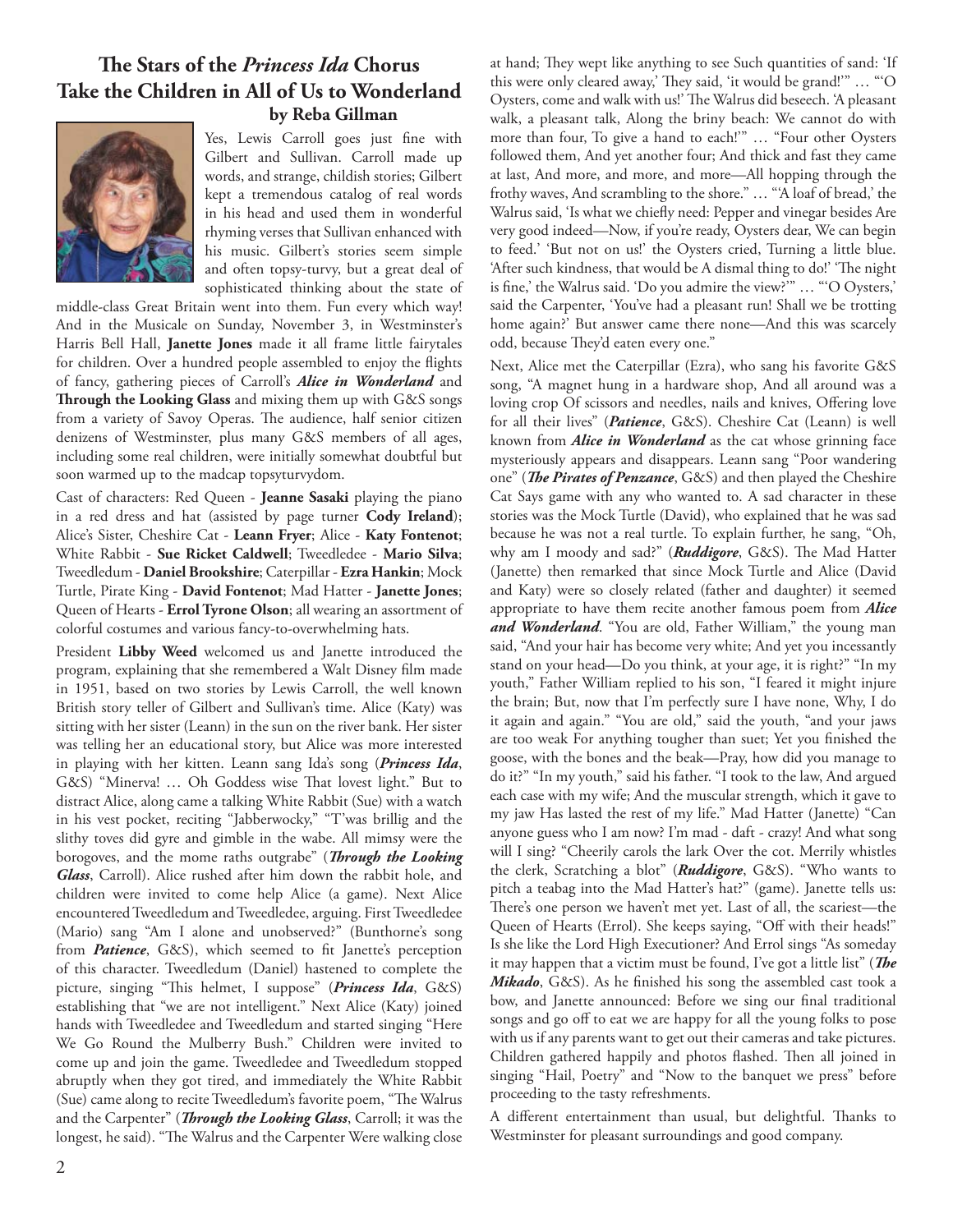### Stars of the G&S Chorus: A Gilbert & Sullivan Trip Through the Looking Glass to Lewis Carroll's Wonderland

*photos courtesy Steve Schwartzman see more at* **gilbertsullivanaustin.smugmug.com**











 *Jeanne Sasaki Janette Jones Katy Fontenot Leann Fryer Sue Ricket Caldwell*



 *Daniel Brookshire Mario Silva Ezra Hankin Leann Fryer David Fontenot*

















 *Katy and David Fontenot Errol Tyrone Olson game: pitch a teabag in the hat*



**Gilbert & Sullivan Society at the B. Iden Payne Awards Ceremony** *photos courtesy Bill Hatcher more at* **gilbertsullivanaustin.smugmug.com**

*award winner Michelle Haché (left); GSSA attendees Trey Deason, June Julian, Reba Gillman, and Bill Hatcher (middle); June, Michael Meigs, and Reba (right)*



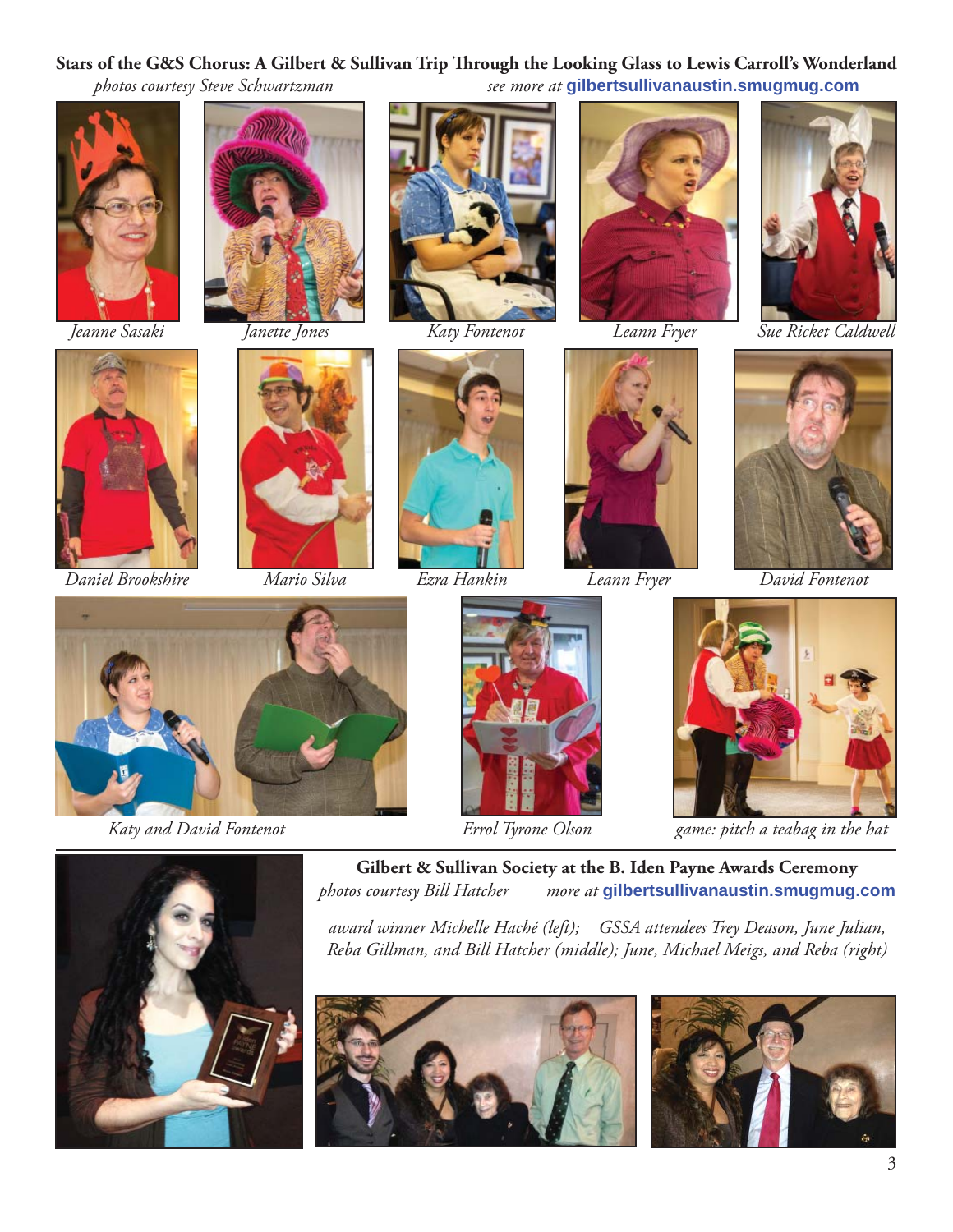### **Saluting Sir Joseph by Ralph MacPhail, Jr.**



Sir Joseph Porter, K.C.B., First Lord of the Admiralty, is arguably the most iconic character in the Gilbert & Sullivan operas: his "fore and aft," white plumed headgear, embroidered tunic, white satin breeches, white stockings and buckled shoes suggest the essence of Gilbert & Sullivan.

Certainly Sir Joseph has a lot to answer for to *me*, for 'twas he who drew me into the delights of Gilbert & Sullivan. I first saw him represented on stage when I was about 13 at Swanson Junior High School in Arlington, Virginia. An abridged version of *H.M.S. Pinafore* was presented in April (I still have a program!), with Carter Scruggs playing Sir Joseph, and it was he I saw the following Monday morning with the request to borrow "his music" (I didn't know to ask for a "vocal score") because I wanted to read the words about the funny man who "polished up the handle on the big front door."

We might call it "Gilbertian" that this iconic character is one of the most misunderstood of all of Gilbert's creations, at least by us Yanks. First of all, he's often called an "admiral." But being First Lord of the Admiralty is to be a member of the Prime Minister's cabinet—it is not to be a member of H.R.H.'s Royal Navy. Think Secretary of the Navy in this country, and you will appreciate the distinction. (My friend Bill Hyder cautioned me years ago to beware of Sir Josephs wearing epaulettes on their uniforms, for this indicates that both the costumer *and* the director don't understand the distinction, for only a military man would wear epaulettes.)

In fact, Sir Joseph's "Court Dress" is a part of the joke: A "first sea lord" would no more wear his ceremonial finery when boarding a ship than would he have an admiring crowd of sisters, cousins and aunts that attend him wherever he goes!

This leads us to the biggest misunderstanding we Americans have of Sir Joseph, which is central to Gilbert's plot in *H.M.S. Pinafore*  and to his theme. Read his lyric to "When I was a lad" carefully, and you will see that Sir Joseph Porter's roots are lowly—perhaps as low as Ralph Rackstraw's. It was through his industry that he rose professionally (office boy to junior clerk to articled clerk to partnership in a law firm to Member of Parliament). Sounds like the "American Dream," doesn't it?

In this country, we accept such upward mobility as a birthright, and just after Sir Joseph explains his rise he closes with a joke that really obscures the bigger joke. The first joke:

> Stick close to your desks and never go to sea, And you all may be Rulers of the Queen's Navee!\*

The bigger joke that we fail to grasp is that Sir Joseph is Captain Corcoran's superior *professionally*, but very much his inferior *socially*. Remember that Josephine, the Captain's daughter, sings of her "papa's luxurious home, hung with ancestral armour and old brasses" when

debating with herself about whether to give up her accustomed life of luxury to marry a penniless sailor.

And when Sir Joseph condescends to the Captain in Act II, telling him that "love levels all ranks," the Captain is happy to swallow all this because his daughter is to be the bride of a Cabinet Minister an "Elysian prospect," he says.

All this makes the dénouement all the more trenchant. If Buttercup is telling the truth and if she did indeed switch the "patrician" Rackstraw and lowly Corcoran in childhood's happy hour, we see Sir Joseph's true stripes when confronted by this inconvenient truth. As he says to the just-fallen Corcoran: "I need not tell you that after this change of your condition, a marriage with your daughter will be out of the question." Corcoran replies, quoting Sir Joseph's earlier assertion, "Don't say that, your honour—love levels all ranks."

"It does to a considerable extent, but it does not level them as much as that," replies to Sir Joseph, whose first cousin Hebe quickly steps forward and offers herself as his bride. "Nothing could possibly be more satisfactory," for the class distinctions are maintained, as they are for Corcoran and Buttercup. The dénouement for Ralph (now captain) and Josephine (soon to be the captain's wife instead of the captain's daughter) is also romantically satisfactory (assuming Ralph will take possession of that ancestral home!). In fact, the new social relationship of Josephine and Ralph offers a new definition of topsyturvy: Josephine is marrying "up" and Ralph "down"!

As the sextet of principals sing of their happy ending, Gilbert & Sullivan reprise *five* of the opera's catchiest tunes, the audience leaves with a feeling of elation at the resolution, and it's only later (if at all) some may start to ask pesky questions, such as: Do you mean to say that Josephine is in love with a man old enough to be her *father*? And Can Buttercup *really* be in love with a person she nursed when she was young and charming?

But back to Sir Joseph for a moment—and a little homework assignment: on stage and on recordings he frequently makes a littlerecognized "mistake" in delivering a famous lyric as Gilbert wrote it. I'll leave it to *you* to find the frequent misquotation (it's but a single word), but here are two hints: 1) it's in the first verse of his most famous song (I'm guessing that many readers can recite it by heart—and perhaps even make the mistake themselves); and 2) the "misquotation" is near at hand.

I am grateful to my friend Gayden Wren for contacting me after the last *Newsletter* appeared to correct my statement that Crips is the name of one of the gangs in the musical *West Side Story*. As Gayden gently reminded me, Crips is the name of an actual gang; the fictional gangs in *WSS* are the Jets and the Sharks.

# **Armstrong Moving & Storage**

is the official moving and storage company of The Gilbert & Sullivan Society of Austin. Many thanks, Armstrong!

<sup>\*</sup> This joke is even larger when we realize that Gilbert based Sir Joseph on W. H. Smith, Disraeli's First Lord of the Admiralty in 1878 who had "never been to sea." (A discussion of this needs a column of its own—but I'm well out of space!)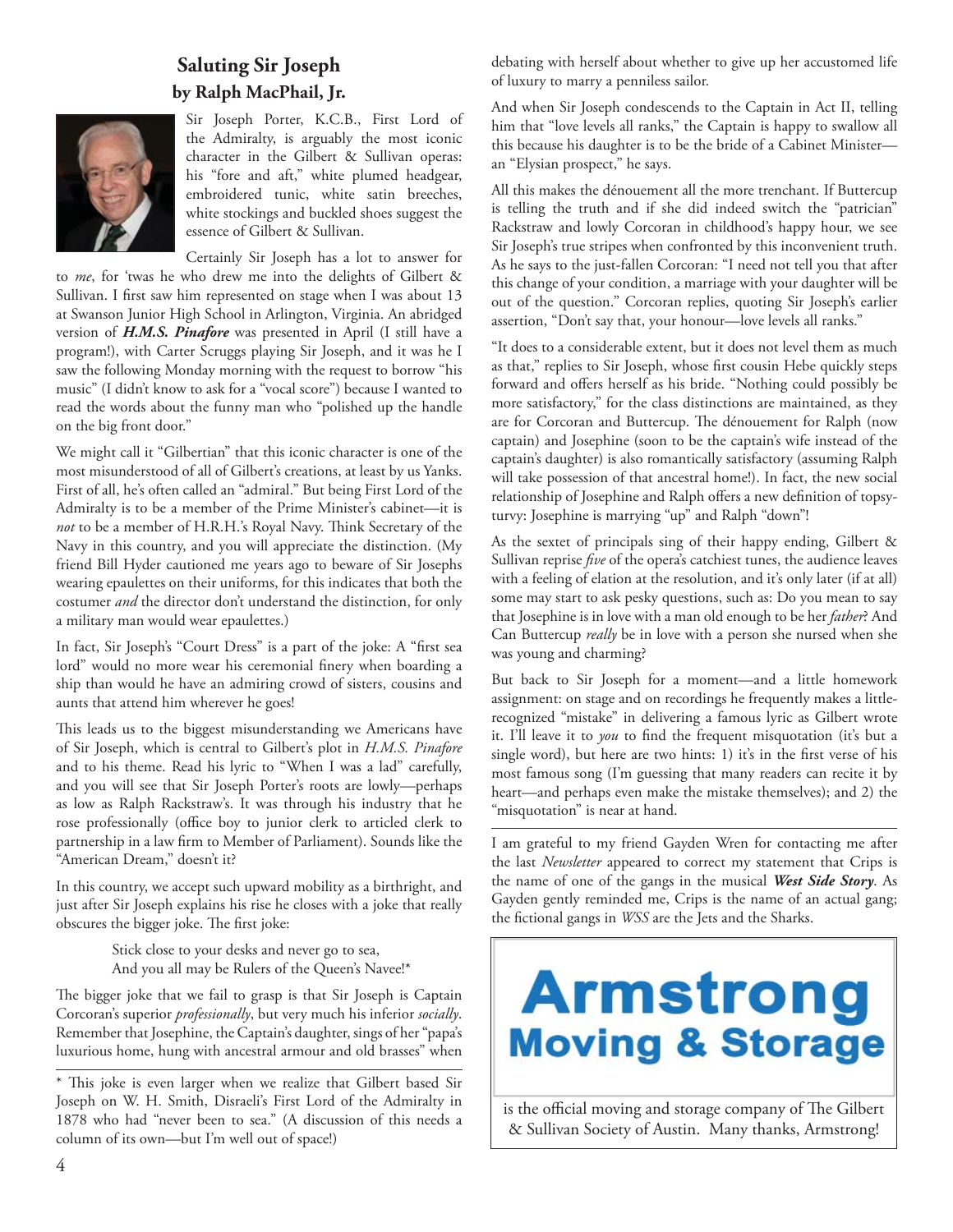### MEMBERSHIP FORM

We encourage you to join our Society. If you are a member, please check your membership renewal on the top of the mailing label. If expired or near expiration, your membership needs to be updated! To correct your address, renew your membership, or become a member, complete this form, and mail it to us with your check, payable to "GSSA", or call to join (512) 472-4772 (GSSA).

Please check a membership category:

| $\Box$ Individual (\$20-\$29) |  |
|-------------------------------|--|
|                               |  |

**Family/Group** (\$30-\$49) **Patron** (\$50-\$99)

 $\Box$ 

**Grand Duke or Duchess** (\$100-\$249) П

**Major General** (\$250-\$499)  $\Box$ 

**Pooh-Bah** (\$500-\$999)  $\Box$ 

**Pirate King** (\$1000-\$2499)

**Savoyard** (\$2500 & up) П

| <b>State</b> | the control of the control of the control of the control of the control of the control of |  |
|--------------|-------------------------------------------------------------------------------------------|--|
|              |                                                                                           |  |
|              |                                                                                           |  |
|              |                                                                                           |  |
|              | Does your company match donations?                                                        |  |
|              | $\mathsf{I}$   I'd like to volunteer. I'm interested in:                                  |  |

We are proud to list our members in our programs, but if you would prefer NOT to be listed in our programs, please check here:



# **Auditions for** *H.M.S. Pinafore*

Auditions for our summer 2014 production of *H.M.S. Pinafore* will take place March 1 and 2 at Genesis Presbyterian Church at 1507 Wilshire Boulevard. Look for more details in the next newsletter.

## **Wand'ring Minstrels**

The Wand'ring Minstrels of the Gilbert & Sullivan Society of Austin are looking forward to 2014 and entertaining the public in Gilbert and Sullivan style.

Contact **Robert L. Schneider** (**bigdaddymusic1@gmail.com**), or see our website (**www.gilbertsullivan.org**) for further details or to schedule the Wand'ring Minstrels for your organization.



First Presbyterian Church, 8001 Mesa Drive Visit www.gilbertsullivan.org or call (512) 472-4772 TICKETS: "Pay What You Will" *See next newsletter for more details.*

### **NEWS of our MEMBERS**

Spencer Reichman has had quite a fall semester. He won first place in the senior men's division at the Texoma NATS (National Association of Teachers of Singing) competition. He also was a cowinner of the Texas State University Aria Competition, earning a position singing Mozart with the orchestra in the spring. In mid-November, he played a lead role in the world premiere of Henry Mollicone's *Children of the Sun*, in a joint production of Texas State Opera Theatre and the McCallum Fine Arts Academy. He capped it off with his Junior Recital on December 3. Way to go, Spencer!

### **Rose Taylor Concert**

A concert honoring Rose Taylor will be held at UT's Bates Recital Hall at 2 pm on Sunday, January 26, 2014. It is expected to include performances by members of the Gilbert & Sullivan Society. Please look for further details in our e-newsletter.

### **GSSA at the B. Iden Payne Awards Ceremony**

The State Theatre was crowded and noisy on November 5 for Austin's annual B. Iden Payne awards for outstanding theatre performance, and the G&S Society of Austin was on the scene. Two G&S stars were nominated, both for *Princess Ida*: Jeffrey Jones-**Ragona** for outstanding musical direction and **Michelle Haché** for outstanding actress in a musical. Board members **Reba Gillman** and **Michael Meigs** were there, along with G&S Production Manager **Bill Hatcher** and G&S regulars **June Julian**, **Jay Young** and **Trey Deason**. June appeared onstage, entertaining with the rest of the cast from *Avenue O* by the Austin Theatre Project; *Avenue O* received the award for outstanding production in music theatre. G&S set designer **Ann Marie Gordon** received an award for outstanding set design for *Qualities of Starlight* at the Vortex Repertory. The night grew late and ever more raucous. In the last round, when the committee announced that Michelle had won—her second B. Iden Payne for a Gilbert and Sullivan musical!—the G&S folks thought they might have to accept it for her, but Michelle suddenly appeared, having raced to Austin after directing a rehearsal of the play *Peter Pan* in Georgetown. Accepting the award, she very graciously recognized Bill, Reba and GSSA. *(See photos on page 3.)*